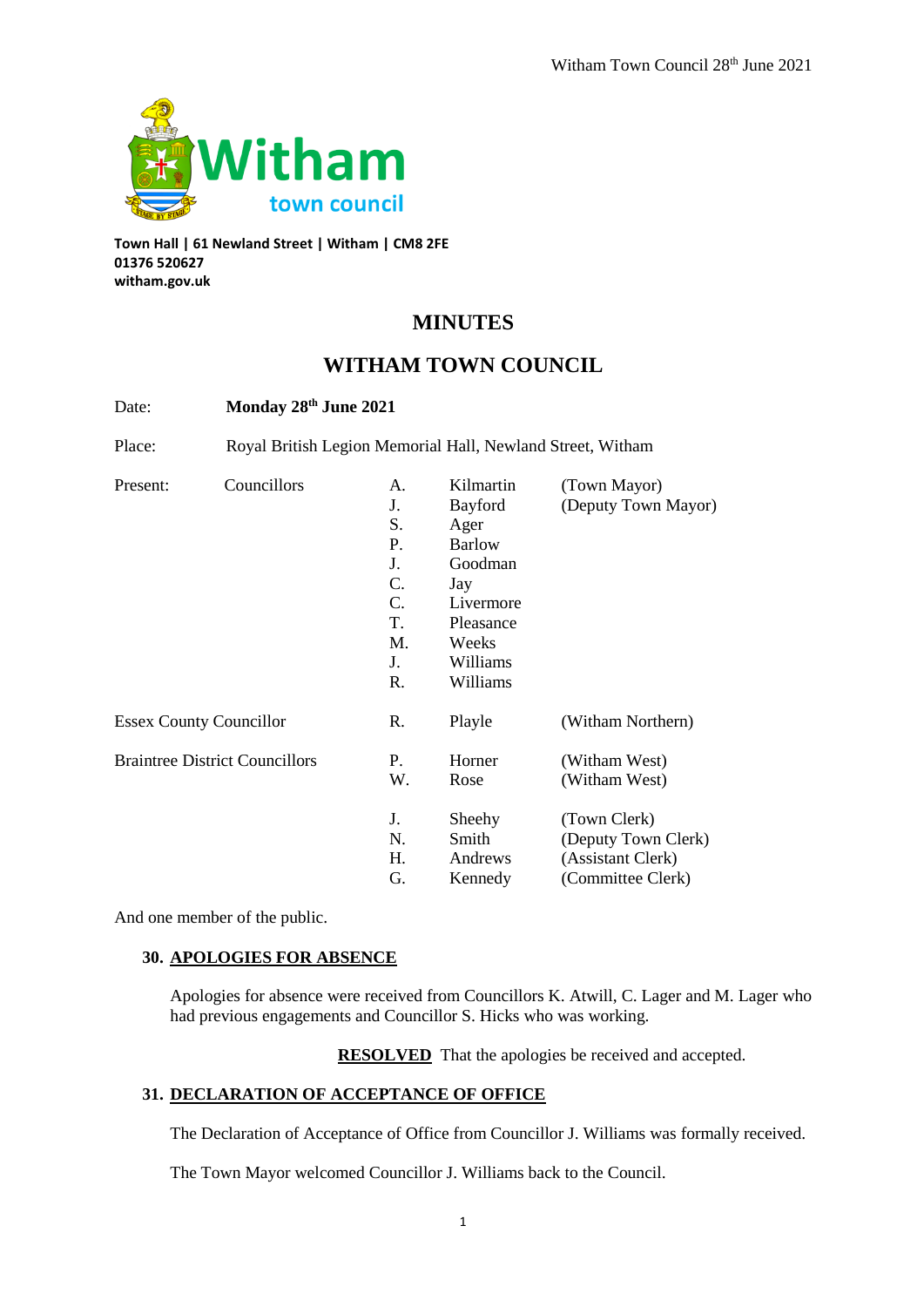**RESOLVED** That the Declaration of Acceptance of Office be received.

#### **32. INTERESTS**

No interests were declared.

#### **33. QUESTIONS AND STATEMENTS FROM THE PUBLIC**

No comment was made by the member of the public present.

#### **34. APPOINTMENTS TO COMMITTEES**

It was proposed that Councillor J. Williams should be appointed to the Community Committee and Policy & Resources Committee; and to the Localism and Devolution Steering Group and Council Events Review Group.

**RESOLVED** That Councillor J. Williams be appointed to –

- Community Committee
- Policy and Resources Committee
- Localism and Devolution Steering Group
- Council Events Review Group,

for the ensuing Civic Year.

#### **35. ESSEX COUNTY AND BRAINTREE DISTRICT COUNCIL UPDATE**

Councillor D. Louis, Essex County Councillor for Witham Southern, had sent a report which had been circulated to Members prior to the Meeting.

Councillor W. Rose explained that Sue Wilson, Braintree District Councillor for Witham Central Ward had been elected as Chairman of the Council. He said that over 10,000 grants totalling £54m had been distributed through the District in support of businesses during the pandemic. In addition, business rates of £18.8m had been suspended. He referred to the Braintree Cycling Strategy to develop a safer network through improvements and training. He urged Members to respond to this consultation along with a consultation on Climate Change, both on the District Council website.

Councillor R. Playle, newly elected County Councillor for Witham Northern, thanked Members for their congratulation on his election, paying tribute to former county councillor James Abbott. He wished to work closely with the Town Council on new and ambitious ideas to improve the town centre. He had been appointed by the County Council onto the Police and Crime Scrutiny Panel and hoped this would be an advantage to the town. He referred to the A12 consultation which was on line and information available at the library. He said that he had been to his first Local Highways Panel Meeting. He referred to Members' Locality Fund of £10,000 each which would be available for local projects. He would explore with the Town Council funding towards the James Cooke Wood project. He had spoken to the Essex County Council Liaison Officer regarding the issues of lorries from Coleman's Quarry spilling gravel onto the roadway and would continue to pursue. He was pleased that the footpath from the park to the River Brain had now been recognised as a Public Right of Way.

In response to the comments made about the A12 consultation, Councillor Goodman urged Members to attend the Public Information event at Spring Lodge on Saturday,  $10<sup>th</sup>$  July from noon to 5 p.m. and that a meeting to discuss the Town Council's response would be arranged in due course.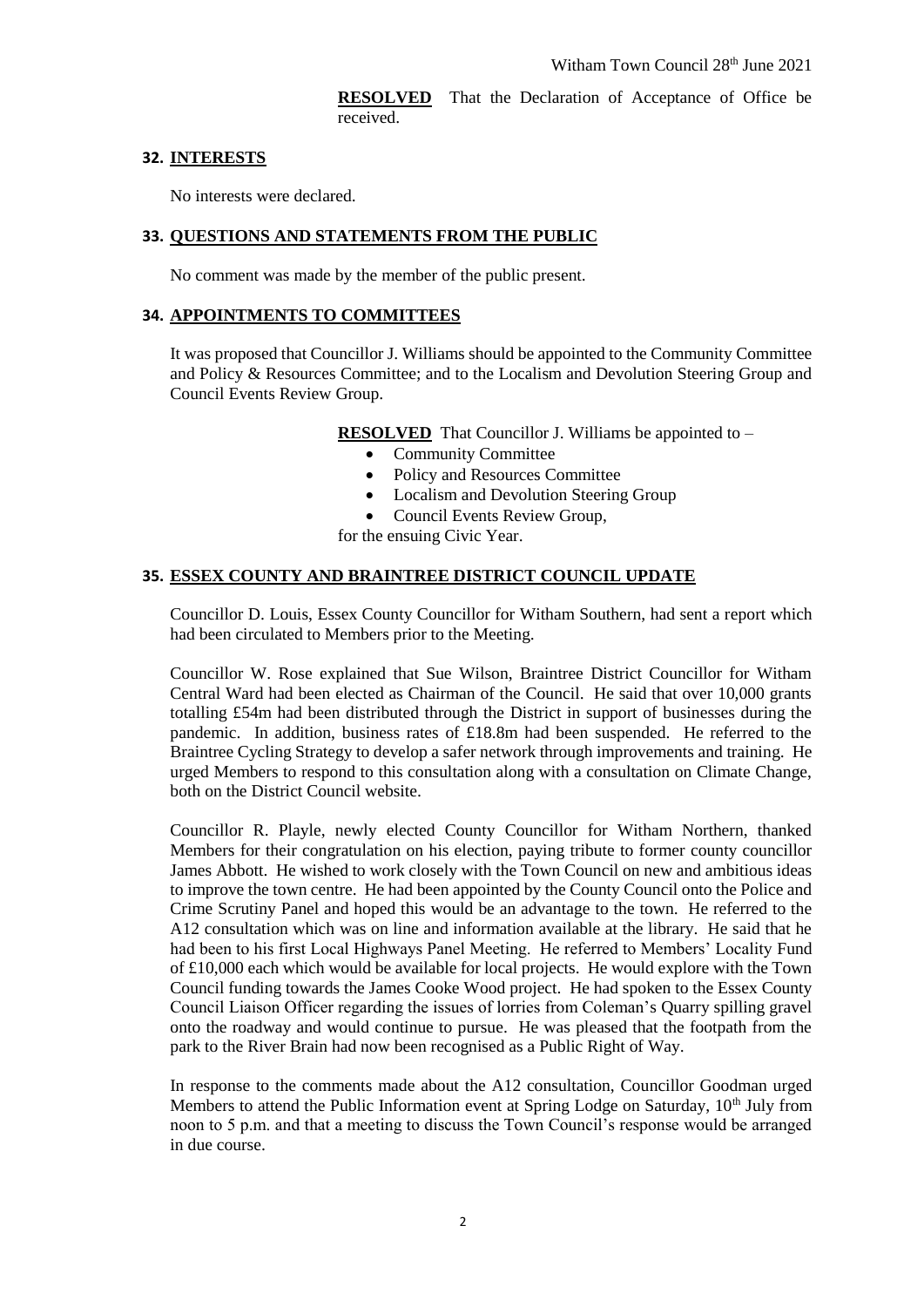# **36. TOWN MAYOR'S ENGAGEMENTS**

Details of the Town Mayor's engagements for the period  $5<sup>th</sup>$  May to  $28<sup>th</sup>$  June 2021 were received.

The Town Mayor said that she had been very busy but the engagements had been enjoyable.

**RESOLVED** That the Town Mayor's engagements be received and noted.

#### **37. MAYORAL BUDGETS**

A proposal was received from the Town Mayor for the introduction of a Mayoral Events budget.

The Town Mayor explained the difficulties of organising events when a deposit had to be paid before revenue was raised through ticket sales. She asked that a sum be made available which could then be reimbursed.

Upon advice, Members agreed that legislation would not allow this but in the past there had been a budget for the Town Council to hold events, such as receptions, that the Town Mayor had hosted. It was suggested that records be checked to see how this had been managed.

> **RESOLVED** That the use of a previous events budget be investigated and report made to the Policy and Resources Committee.

# **38. CIVIC REGALIA**

The Town Mayor asked Members to consider whether it would be appropriate for the Town Mayor to wear a robe for official events.

Members were divided and whilst accepting that a robe would identify the Mayor others considered that it might make the Mayor less approachable. Other Councils such as Maldon were a successor council to an Urban District Council and had a Royal Charter unlike Witham.

> **RESOLVED** That the Town Council would not proceed with robes for the Town Mayor.

#### **39. TOWN CLERK'S REPORT**

The Town Clerk's report on matters arising was received.

The Town Clerk explained that he had changed the framework for the report and welcomed feedback.

**RESOLVED** That the report be received and noted.

#### **40. COMMITTEE REPORTS**

(a) **Community Committee held 17th May 2021** Minutes  $1 - 15$  (inclusive)

Councillor Ager, Chairman of the Community Committee, gave her Report en bloc.

**RESOLVED** That the Report of the Community Committee be received.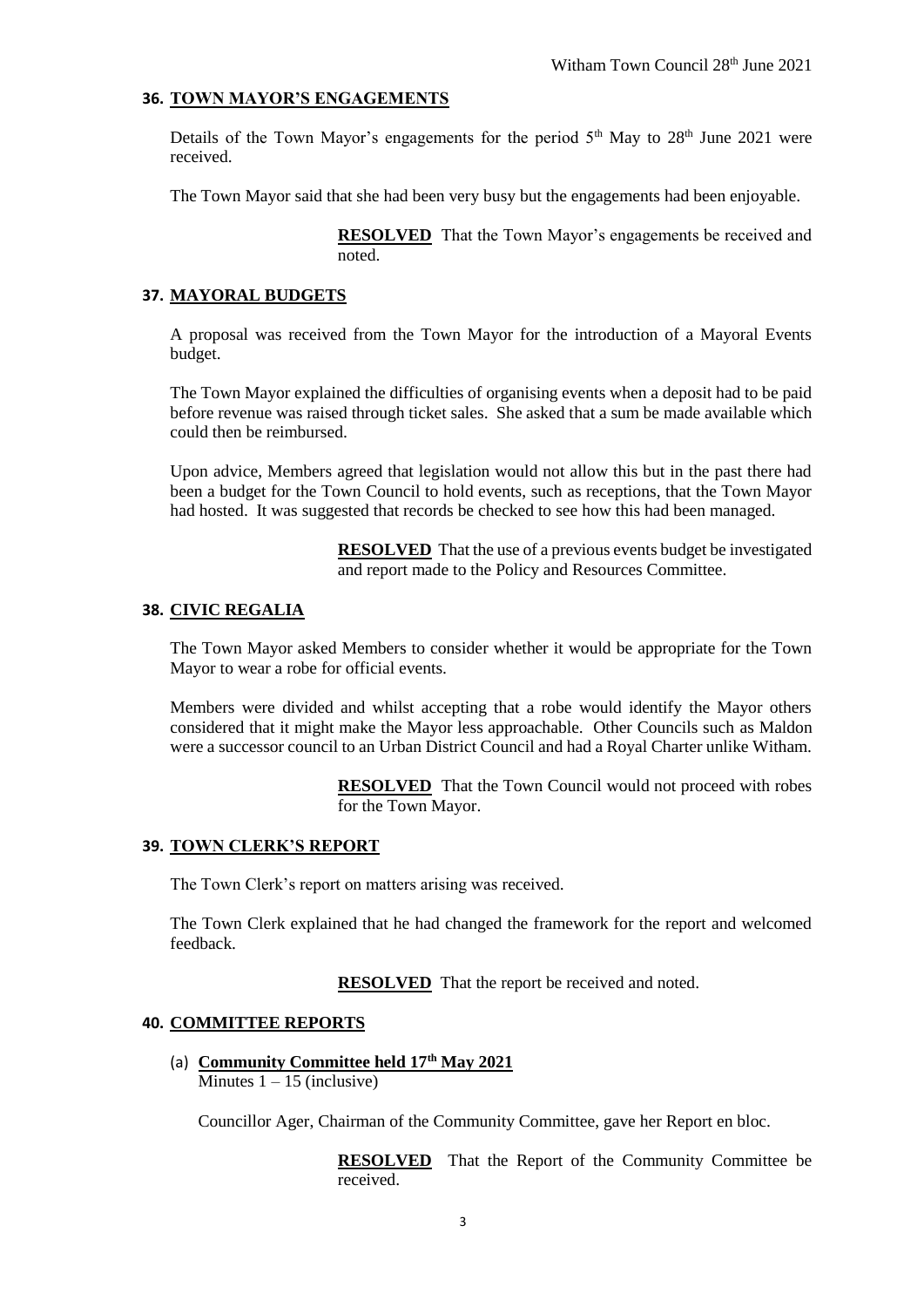#### (b) **Policy and Resources Committee held 14th June 2021** Minutes  $1 - 17$  (inclusive)

Councillor R. Williams, as Vice Chairman of the Policy and Resources Committee, gave his Report en bloc.

**RESOLVED** That the Report be received.

# (c) **Planning Applications and Transport Committee held 17th May, 1st and 14th June 2021**

 $\overline{\text{Minutes}} 1 - 30 \text{ (inclusive)}$ 

Councillor Goodman, Chairman of the Planning Applications and Transport Committee, gave his Report en bloc.

> **RESOLVED** That the Report of the Planning Applications and Transport Committee be received.

# **41. DELEGATED DECISIONS**

The final Delegated Decisions from  $7<sup>th</sup>$  April 2021 were received.

**RESOLVED** That the Delegated Decisions be received and noted.

# **42. FRIENDSHIP BENCH**

Members were asked to consider the installation of a new 'Friendship Bench' at the front of the Town Hall.

> **RESOLVED** That a new Friendship Bench for the front of the Town Hall be purchased and installed.

#### **43. WITHAM RECYCLING CENTRE CORRESPONDENCE**

Correspondence was received from Rt. Hon Priti Patel regarding the waste and vehicle acceptance criteria at the recycling centre.

Members considered that the situation should be monitored.

**RESOLVED** That the letter be received and information noted.

#### **44. THE QUEEN'S GREEN CANOPY - PLANT A TREE FOR THE JUBILEE**

A report was received regarding the planting of a tree for the Queen's Jubilee.

The suggestion was made that this should be achieved through the Witham Tree Group.

Mention was made of the County Council Forest Initiative but understood that as the free trees were only whips they could easily fail if not watered properly and the Tree Group, like Town Council staff, were too stretched to take on more watering.

> **RESOLVED** That the Town Council takes part in the Queen's Green Canopy and works in partnership with the Witham Tree Group.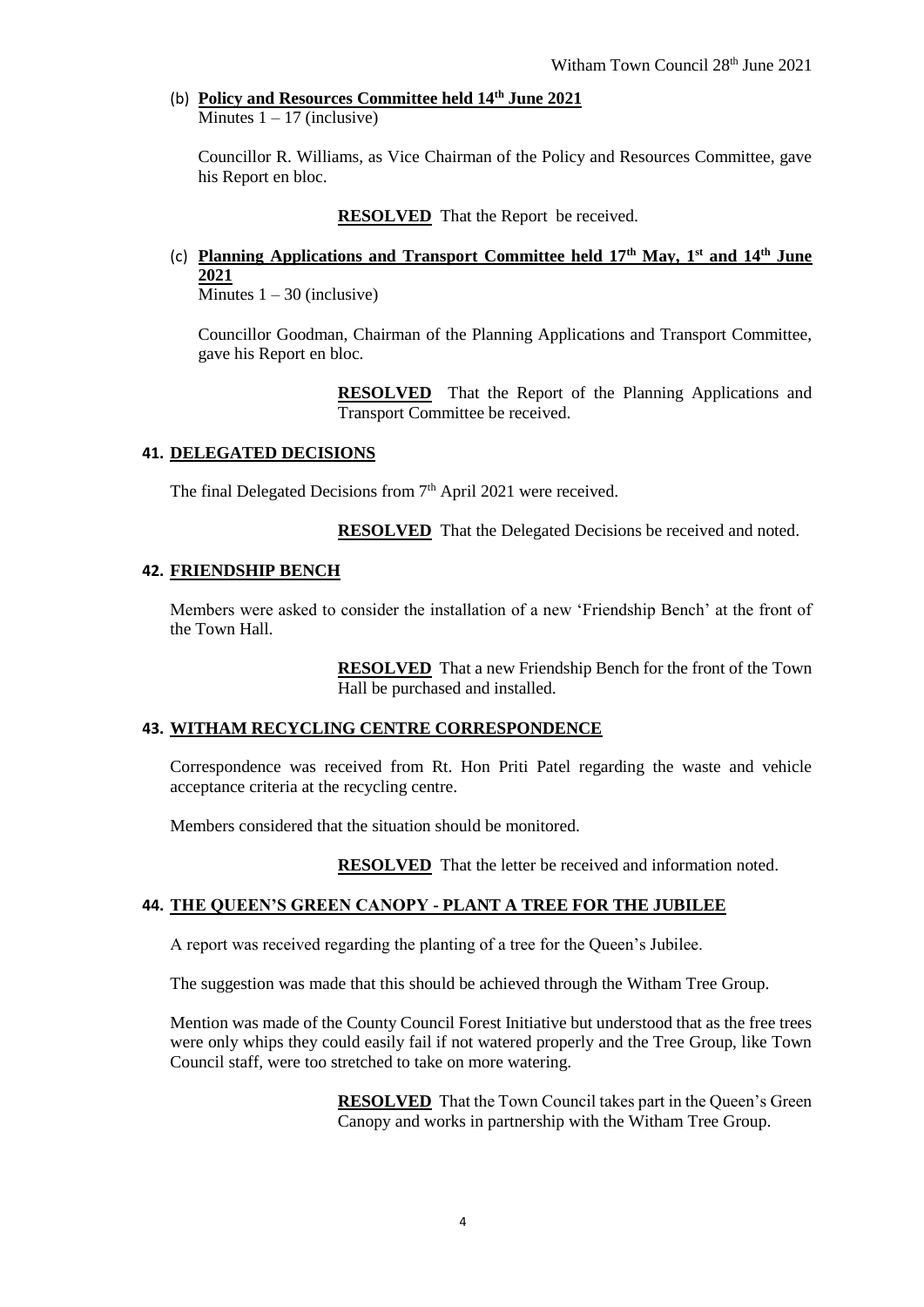# **45. COUNCILLOR P.M. RYLAND MEMORIAL**

Members agreed that it would be appropriate for a memorial to Paul Ryland but after discussion it was agreed to approach the family to ascertain what they would wish.

> **RESOLVED** That the family be consulted to ascertain a fitting memorial to Paul Ryland.

#### **46. COVID-19 GOVERNANCE**

Members were asked to consider renewal or disposal of the Covid-19 Interim Governance Arrangements.

> **RESOLVED** That the Town Council dispose of the Covid-19 Interim Governance Arrangements.

#### **47. EQUALITY POLICY**

The Town Council Equality Policy was received.

**RESOLVED** That the Town Council Equality Policy be received and adopted.

#### **48. ANNUAL ACCOUNTS 2020-2021**

The Town Council's annual accounts for year ending 31<sup>st</sup> March 2021 was received.

The Town Mayor thanked the Town Clerk and Deputy Town Clerk for their efficient work.

**RESOLVED** That the Town Council's annual accounts for the year ending 31<sup>st</sup> March 2021 be received and approved.

#### **49. ANNUAL INTERNAL AUDIT REPORT**

The Town Council's Internal Audit Report for the financial year 2020/2021 was received.

**RESOLVED** That the Internal Audit for the financial year 2020/2021 be received and noted.

#### **50. ANNUAL GOVERNANCE & ACCOUNTABILITY RETURN (AGAR) - SECTION 1 GOVERNANCE STATEMENT**

The Town Council's Annual Governance Statement 2020/2021 was received.

**RESOLVED** That the Annual Governance Statement 2020/2021 be received, approved and signed by the Town Mayor.

#### **51. ANNUAL GOVERNANCE & ACCOUNTABILITY RETURN (AGAR) - SECTION 2 ACCOUNTING STATEMENTS**

The Town Council's Accounting Statements 2020/2021 were received.

**RESOLVED** That the Accounting Statements 2020/2021 were received, approved and signed by the Town Mayor.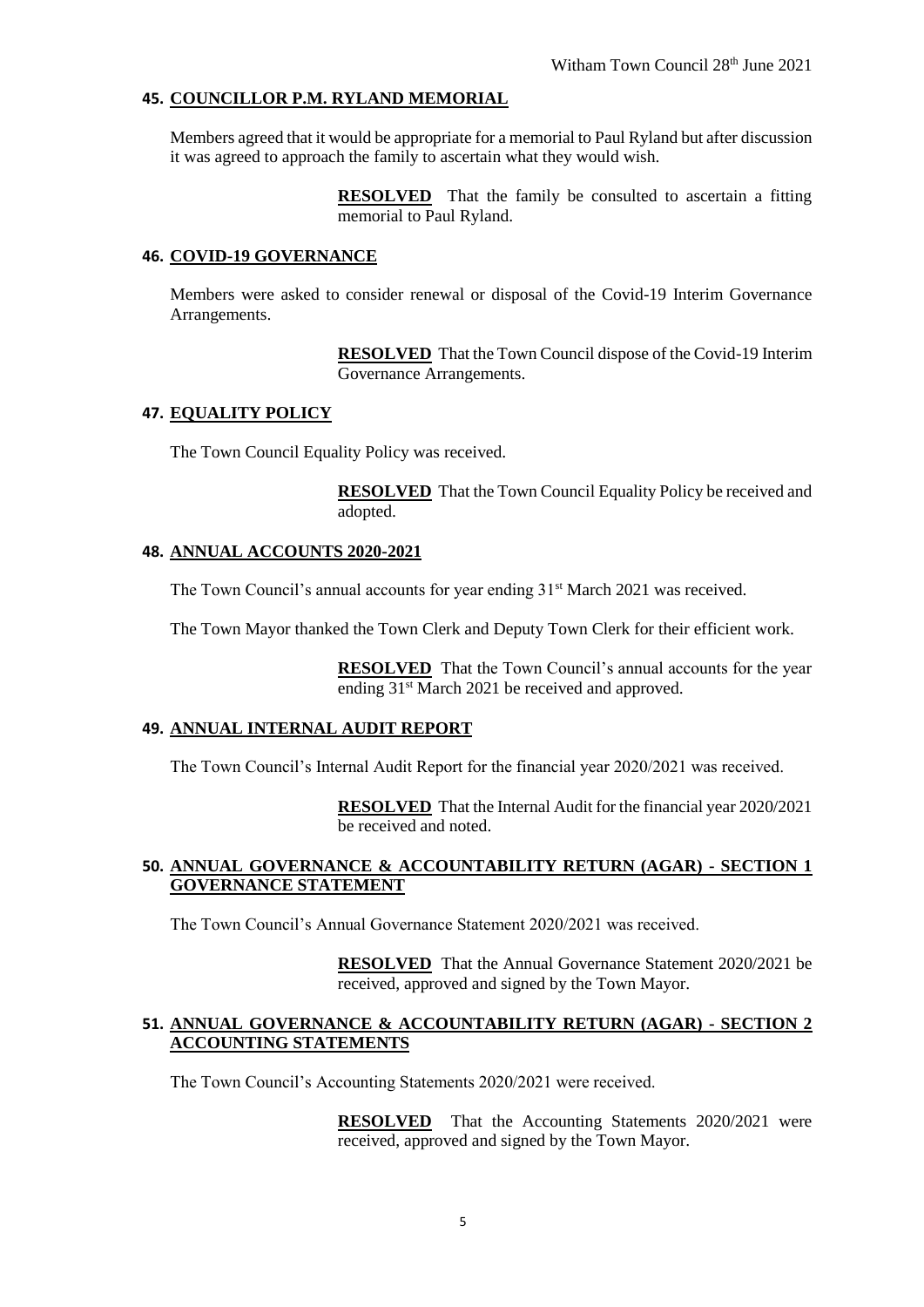#### **52. SECTION 106 / CIL ENQUIRIES**

Correspondence was received in relation to Section 106 and CIL (Community Infrastructure Levy).

> **RESOLVED** That correspondence be drafted to the relevant Cabinet Member for S106 matters exploring the District Council S106 process including adoption of CIL.

> **RESOLVED** That a public consultation as part of the Neighbourhood Plan process be organised in due course to help refine the list of projects requiring funding.

#### **53. WRITTEN QUESTION (GIMSONS RAILINGS)**

A question raised by a member of the public was received.

It was agreed that the issue raised would be considered as part of the Gimsons' Review Group.

**RESOLVED** That the question be referred to the Gimsons' Review Group.

#### **54. GIMSONS REVIEW GROUP**

Members were asked to consider the constitution of a Gimsons' Review Group.

Members supported the decision for the formation of the group but considered not to incorporate the Local Heritage List Review Group.

> **RESOLVED** That the Gimsons' Review Group be constituted, reporting to the Planning Applications & Transport Committee.

#### **55. HIGHWAYS DEVOLUTION PILOT**

A meeting had been held on  $26<sup>th</sup>$  May 2021 to consider the Highways Devolution Pilot and the constraints of the scheme.

> **RESOLVED** That the Town Council continues to monitor the Highways Devolution Project.

#### **56. EVENTS**

The Deputy Town Clerk explained the difficulties in trying to organise this year's Puppet Festival due to the global pandemic, recommending that the event be cancelled.

**RESOLVED** That the 2021 Puppet Festival be cancelled.

#### **57. LOCAL COUNCIL AWARD SCHEME**

It was explained that the Local Council Award Scheme was very prescriptive and it was necessary to make a full resolution as contained in the report.

#### **RESOLVED** That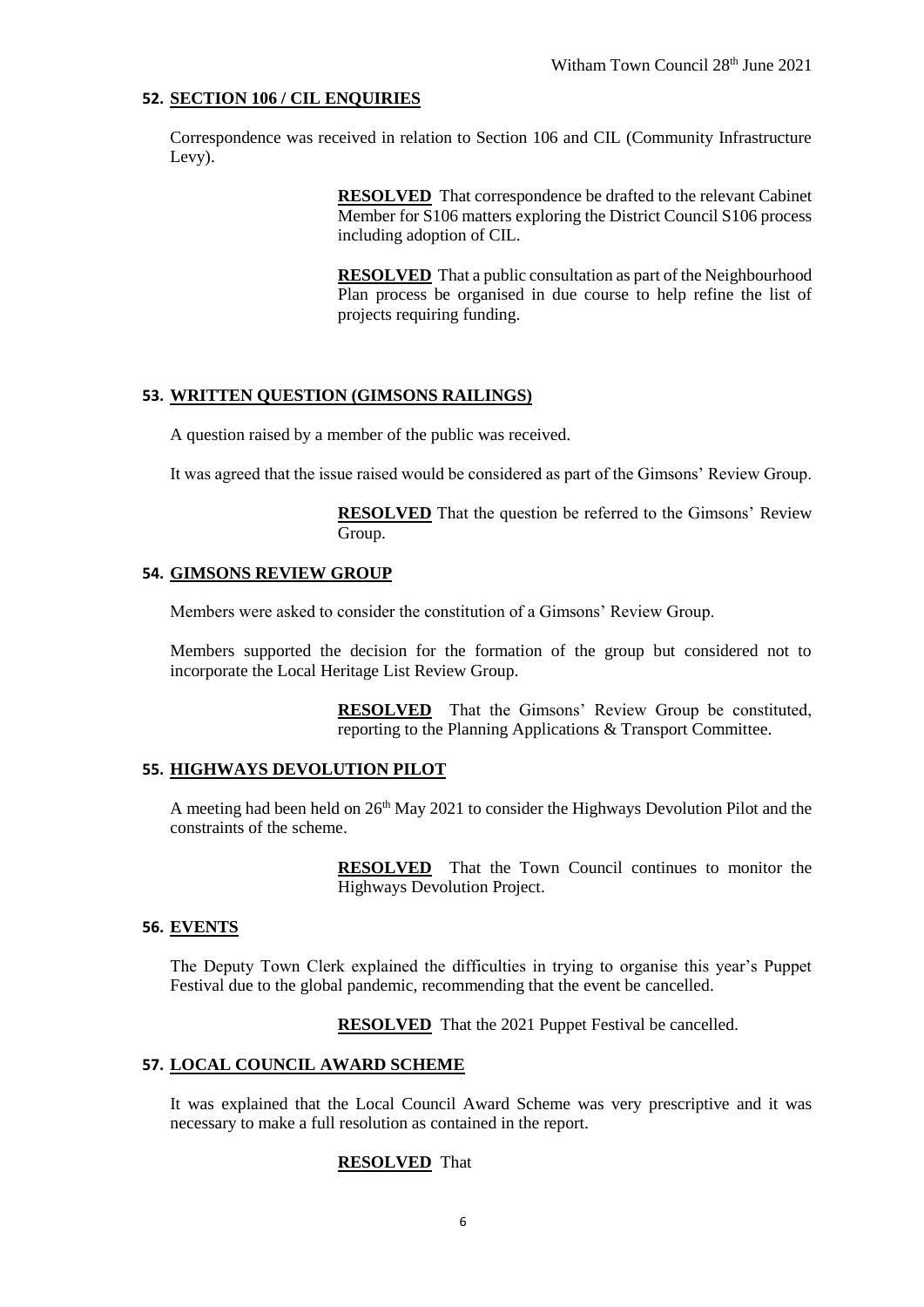(a) Standing Orders & Financial Regulations, Code of Conduct, Publication Scheme, the last Annual Return, Transparent Information about Council Payments, A Calendar showing all meetings, Minutes, Current Agendas, The Budget & Precept Information, Complaints Procedure, Accessibility Statement, Privacy Notice, Council Contact details, Action Plan, Evidence of Consulting the Community, Publicity Advertising Council Activities, Evidence of Participating in Town and Country Planning.

The council also confirms by resolution at a full council meeting that it has:

(b) the following items of the Foundation Level have been achieved: A Risk Management Scheme; A Register of Assets; Contracts for all members of staff; Insurance, Disciplinary and Grievance Procedure; A Training Policy; A Record of all training; The Clerk has achieved 12 CPD points in the last year.

#### **RESOLVED** That

(a) the Parish Council has achieved items (below) of the Quality Level and that all documentation relating to these items can be found on the Parish Council website:

Draft minutes of all Council and Committee Meetings, within four weeks of the last meeting. A Health and Safety Policy Policy on Equality Councillor Profiles A Community Engagement Policy A Grant Awarding Policy Evidence showing how electors contribute to the Annual Parish Meeting An Action Plan that relates to the Budget Evidence of Community Engagement Evidence of helping the community plan for the future

(b) the following items of the Quality Level have been achieved:

A Scheme of Delegation; Evidence of Customer Service; At least two thirds of its Councillors are Elected; An Annual Report which is actively shared; A Qualified Clerk; A Formal Appraisal Process for Staff; A training Policy and Record for all Staff and Councillors.

Councillor Livermore left the Meeting at this point.